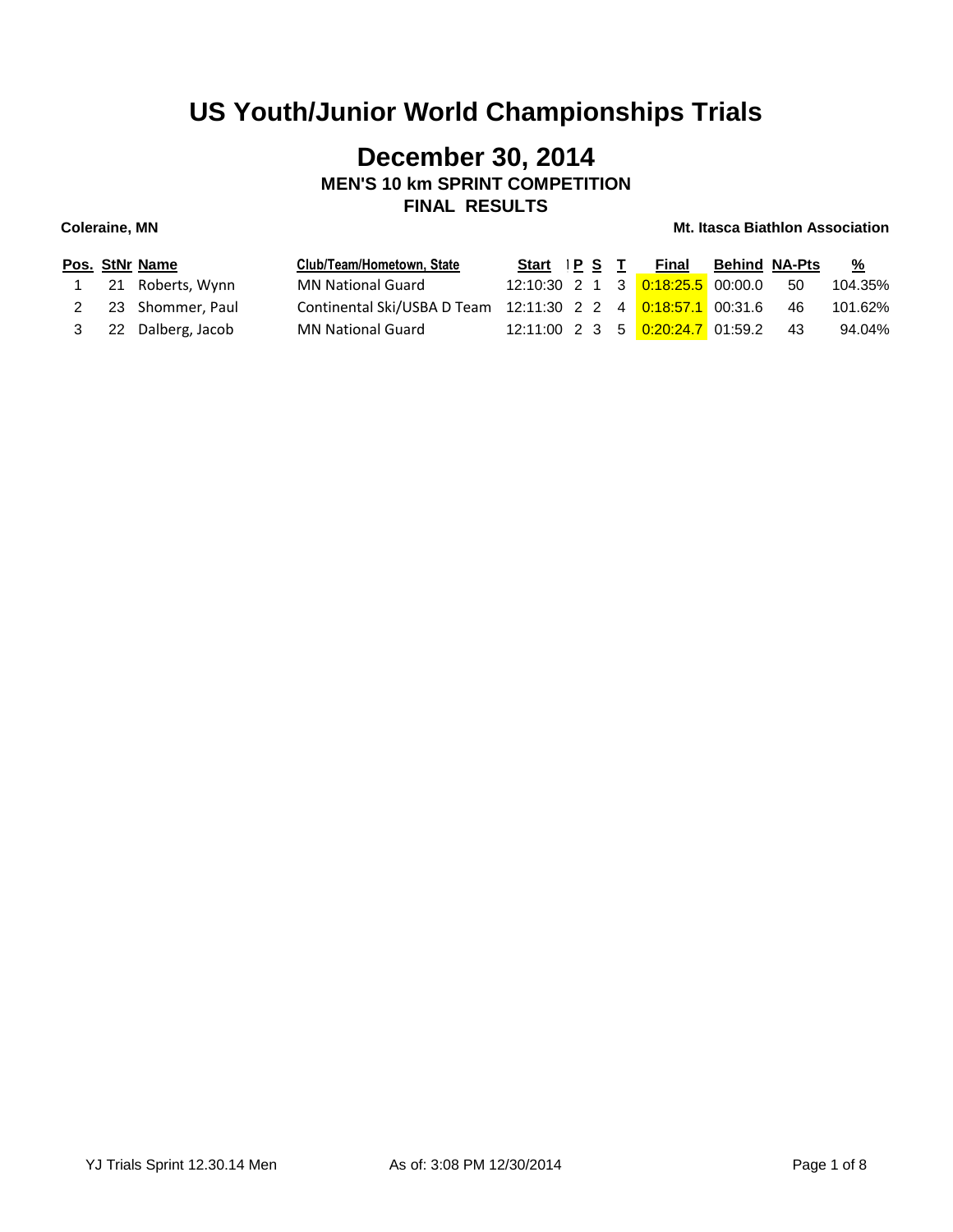## **December 30, 2014**

**COMBINED JR & YOUTH MEN'S 7.5 km SPRINT COMPETITION**

**FINAL RESULTS**

### **Coleraine, MN Mt. Itasca Biathlon Association**

|                |    | Pos. StNr Name    | Club/Team/Hometown, State                  | <b>Start</b> | $\mathbf{P}$   | S              | I              | <b>Final</b>        | <b>Behind NA-Pts</b> |    | $\frac{9}{6}$ |
|----------------|----|-------------------|--------------------------------------------|--------------|----------------|----------------|----------------|---------------------|----------------------|----|---------------|
| 1.             | 32 | Halligan, Brian   | Maine Winter Sports Center                 | 12:16:00 3   |                | $\mathbf 0$    | 3              | 0:18:13.6           | 00:00.0              | 50 | 103.64%       |
| 2              | 43 | Christiansen, Cam | Nisswa NW/MN Biathlon                      | 12:21:30 0 1 |                |                | 1              | 0:19:04.4           | 00:50.8              | 46 | 99.16%        |
| 3              | 48 | Cyr, Brendan      | Maine Winter Sports Center                 | 12:24:00     | $\overline{1}$ | $\overline{1}$ | $\overline{2}$ | 0:19:26.7           | 01:13.1              | 43 | 97.20%        |
| 4              | 46 | Ellingson, Jakob  | Mt. Itasca/MN Biathlon                     | 12:23:00 4 1 |                |                | 5              | 0:19:35.0           | 01:21.4              | 40 | 96.47%        |
| 5              | 29 | Everett, Paul     | Methow Valley Biathlon                     | 12:14:30 2 2 |                |                | 4              | $0:19:43.2$ 01:29.6 |                      | 37 | 95.74%        |
| 6              | 44 | Zabell, Sam       | Auburn Ski Club                            | 12:22:00     | $\mathbf{1}$   | 1              | $\overline{2}$ | 0:20:09.0 01:55.4   |                      | 34 | 93.47%        |
| $\overline{7}$ | 26 | Kilby, Alexander  | Skiku Biathlon                             | 12:13:00 2 1 |                |                | 3              | $0:20:33.6$ 02:20.0 |                      | 32 | 91.30%        |
| 8              | 24 | Wonders, Hunter   | Skiku Biathlon                             | 12:12:00 3 3 |                |                | 6              | 0:20:45.5           | 02:31.9              | 30 | 90.25%        |
| 9              | 25 | Baker, Zean       | Nisswa NW/MN Biathlon                      | 12:12:30 3 1 |                |                | 4              | 0:21:01.3           | 02:47.7              | 28 | 88.86%        |
| 10             | 28 | McElroy, Jordan   | <b>National Guard Biathlon</b>             | 12:14:00     | $\overline{1}$ | 5              | 6              | 0:21:09.4           | 02:55.8              | 26 | 88.15%        |
| 11             | 33 | Forshey, Matthew  | Saratoga Biathlon/HURT                     | 12:16:30 2 3 |                |                | 5              | 0:21:20.1           | 03:06.5              | 24 | 87.21%        |
| 12             | 38 | Garberich, Gerrit | Nisswa NW/CSS/MN Biathlon                  | 12:19:00 2 4 |                |                | 6              | 0:21:21.7           | 03:08.1              | 22 | 87.06%        |
| 13             | 51 | Jarvinen, Henry   | LNR/MN Biathlon                            | 12:25:30 3 0 |                |                | 3              | 0:21:23.5           | 03:09.9              | 20 | 86.91%        |
| 14             | 35 | Johnson, Cody     | Maine Winter Sports Center                 | 12:17:30 3 2 |                |                | 5              | 0:21:29.0           | 03:15.4              | 18 | 86.42%        |
| 15             | 30 | Husain, Kamran    | Maine Winter Sports Center / S 12:15:00 5  |              |                | $\overline{4}$ | 9              | 0:21:32.8           | 03:19.2              | 16 | 86.09%        |
| 16             | 37 | Cooper, Travis    | Skiku Biathlon                             | 12:18:30 4   |                | 1              | 5              | 0:21:35.8           | 03:22.2              | 15 | 85.82%        |
| 17             | 42 | Nakada, Tadhg     | National Guard Biathlon                    | 12:21:00     | $\overline{1}$ | $\overline{4}$ | 5              | 0:22:40.3           | 04:26.7              | 14 | 80.14%        |
| 18             | 47 | Hanson, Anders    | <b>Craftsbury Nordic</b>                   | 12:23:30 3 4 |                |                | $\overline{7}$ | 0:23:11.6           | 04:58.0              | 13 | 77.38%        |
| 19             | 50 | Pearson, Jake     | Casper Mountain Biathlon Club 12:25:00     |              | $\mathbf{3}$   | $\overline{1}$ | 4              | 0:23:43.7           | 05:30.1              | 12 | 74.55%        |
| 20             | 34 | Carroll, Peter    | Auburn Ski Club                            | 12:17:00 3 4 |                |                | $\overline{7}$ | 0:23:55.1           | 05:41.5              | 11 | 73.55%        |
| 21             | 31 | Zink, Simon       | Steamboat Springs Winter Spor 12:15:30 2 4 |              |                |                | 6              | 0:23:55.5           | 05:41.9              | 10 | 73.51%        |
| 22             | 45 | White, Lewis      | LNR/MN Biathlon                            | 12:22:30 2 3 |                |                | 5              | 0:24:08.8           | 05:55.2              | 9  | 72.34%        |
| 23             | 40 | Larson, Alex      | LNR/MN Biathlon                            | 12:20:00 3 4 |                |                | 7              | 0:24:27.4           | 06:13.8              | 8  | 70.70%        |
| 24             | 41 | Viren, Hans       | Mt. Itasca / MN Biathlon                   | 12:20:30 2   |                | $\overline{2}$ | $\overline{4}$ | 0:24:53.5           | 06:39.9              | 7  | 68.40%        |
| 25             | 36 | Rosholt, Warren   | <b>MN National Guard</b>                   | 12:18:00 3 4 |                |                | $\overline{7}$ | 0:25:26.1           | 07:12.5              | 6  | 65.53%        |
| 26             | 39 | Cervenka, Vasek   | Mt.Itasca / MN Biathlon                    | 12:19:30     |                |                |                | <b>DNF</b>          | ######               | 5  | #VALUE!       |
| 27             | 27 | Kuzio, Nathanael  | EABC                                       | 12:13:30     |                |                |                | <b>DNS</b>          | ######               | 4  | #VALUE!       |
| 28             | 49 | Baird, Lochlan    | Mt.Itasca / MN Biathlon                    | 12:24:30     |                |                |                | <b>DNS</b>          | ######               | 3  | #VALUE!       |
|                |    |                   |                                            |              |                |                |                |                     |                      |    |               |



YJ Trials Sprint 12.30.14 Comb Men As of: 3:08 PM 12/30/2014 Page 2 of 8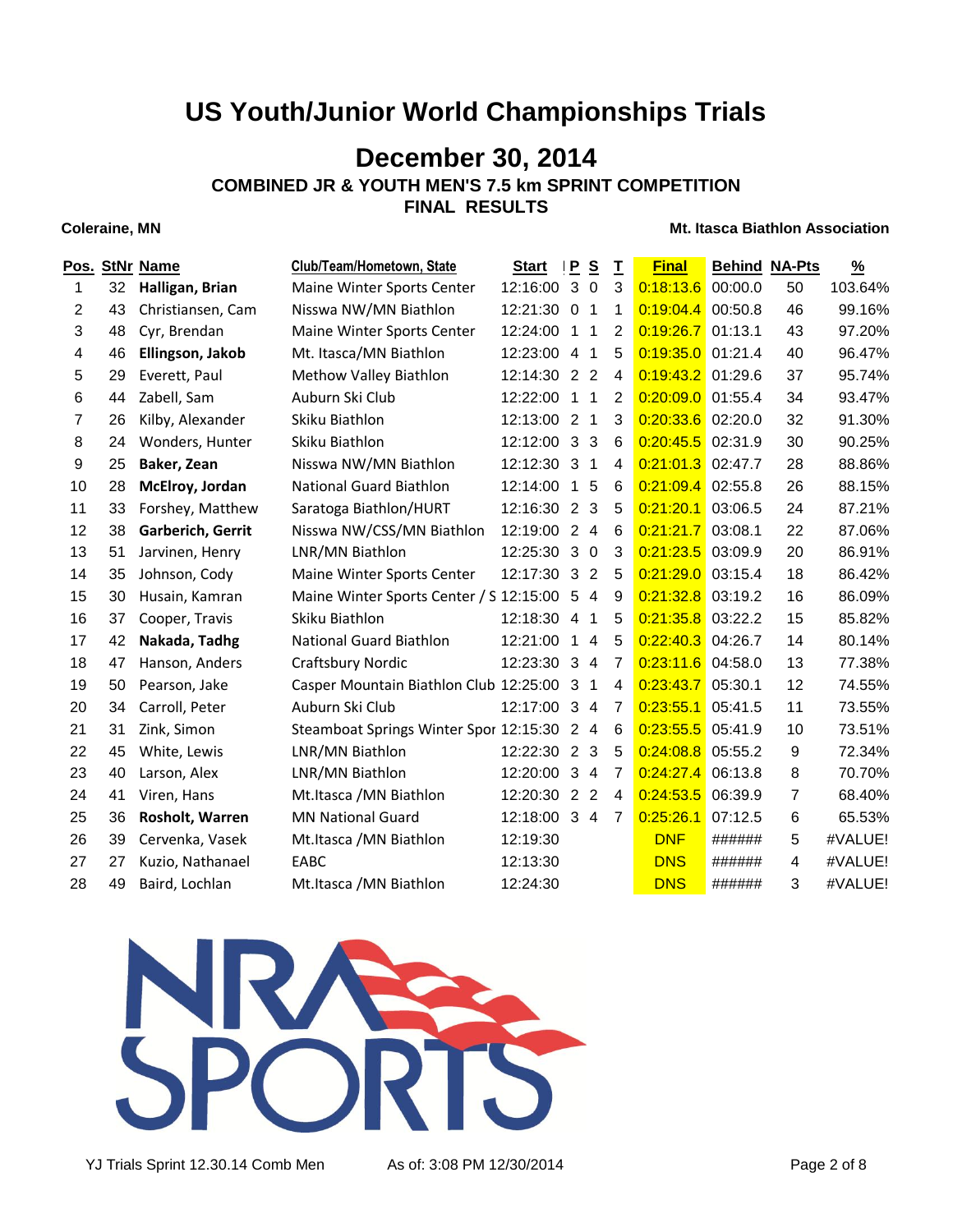## **December 30, 2014 Jr. MEN'S 10 km SPRINT COMPETITION FINAL RESULTS**

|   |    | Pos. StNr Name           | Club/Team/Hometown, State      | Start          | P S |    |                | Final               | <b>Behind NA-Pts</b> |    | $\frac{9}{6}$ |
|---|----|--------------------------|--------------------------------|----------------|-----|----|----------------|---------------------|----------------------|----|---------------|
|   | 32 | Halligan, Brian          | Maine Winter Sports Center     | $12:16:00$ 3 0 |     |    | 3              | $0:18:13.6$ 00:00.0 |                      | 50 | 107.06%       |
| 2 | 46 | Ellingson, Jakob         | Mt. Itasca/MN Biathlon         | $12:23:00$ 4   |     | -1 |                | 5 0:19:35.0 01:21.4 |                      | 46 | 100.14%       |
| 3 | 25 | Baker, Zean              | Nisswa NW/MN Biathlon          | $12:12:30$ 3   |     |    | $\overline{4}$ | 0:21:01.3 02:47.7   |                      | 43 | 92.80%        |
| 4 | 28 | McElroy, Jordan          | <b>National Guard Biathlon</b> | 12:14:00 1     |     | 5  | 6              | $0:21:09.4$ 02:55.8 |                      | 40 | 92.12%        |
| 5 | 38 | <b>Garberich, Gerrit</b> | Nisswa NW/CSS/MN Biathlon      | $12:19:00$ 2 4 |     |    | 6              | $0.21:21.7$ 03:08.1 |                      | 37 | 91.07%        |
| 6 | 42 | Nakada, Tadhg            | National Guard Biathlon        | $12:21:00$ 1   |     | 4  | 5              | $0:22:40.3$ 04:26.7 |                      | 34 | 84.39%        |
|   | 36 | Rosholt, Warren          | <b>MN National Guard</b>       | 12:18:00 3     |     | 4  | 7              | 0:25:26.1           | 07:12.5              | 32 | 70.30%        |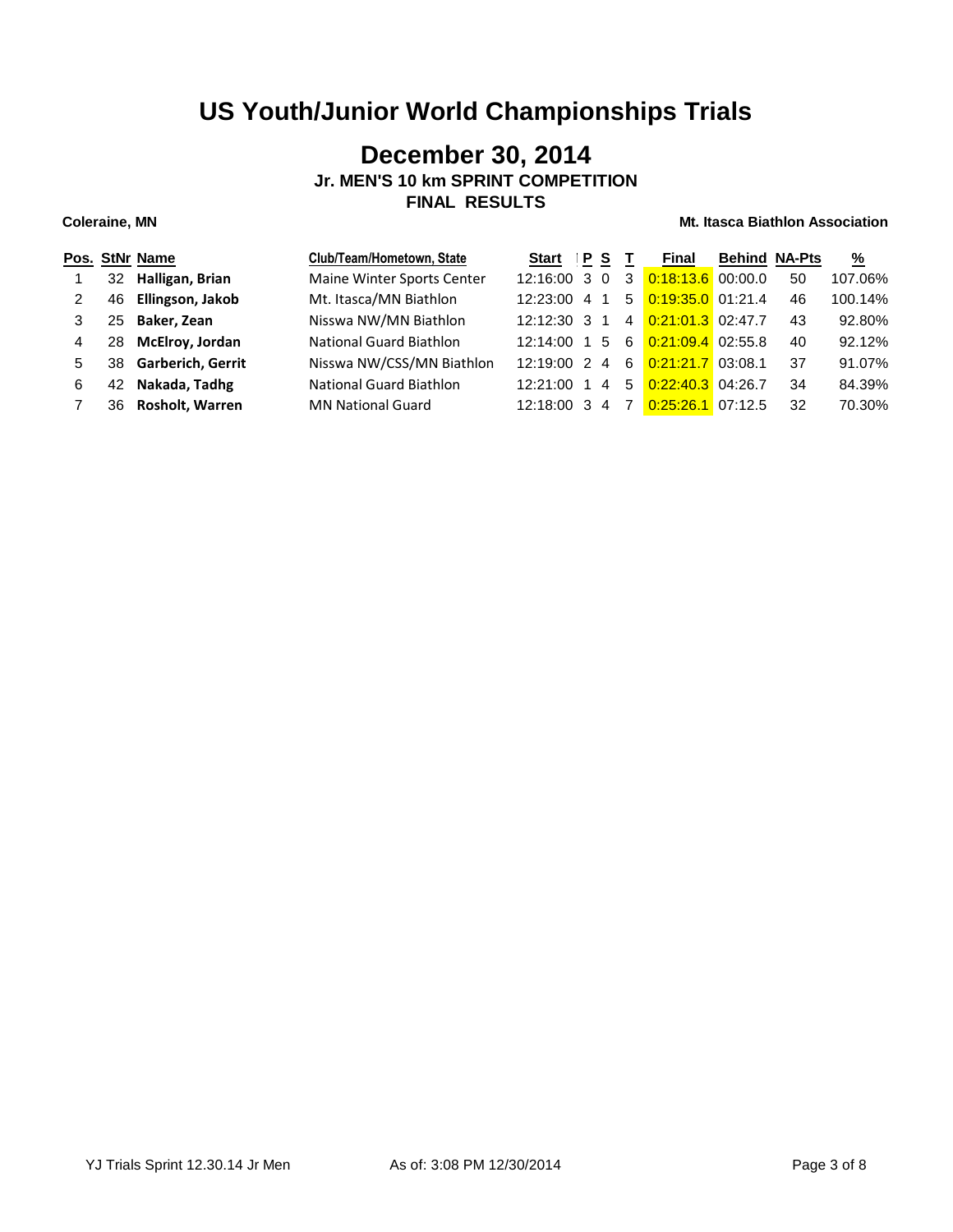## **December 30, 2014 YOUTH MEN'S 7.5 km SPRINT COMPETITION FINAL RESULTS**

| Pos. |    | <b>StNr Name</b>  | Club/Team/Hometown, State             | <b>Start</b> | P           | <u>s</u>       | T, | <b>Final</b>        | <b>Behind NA-Pts</b> |    | $\frac{9}{6}$ |
|------|----|-------------------|---------------------------------------|--------------|-------------|----------------|----|---------------------|----------------------|----|---------------|
|      | 43 | Christiansen, Cam | Nisswa NW/MN Biathlon                 | 12:21:30     | $\mathbf 0$ |                | 1  | 0:19:04.4           | 00:00.0              | 50 | 101.75%       |
| 2    | 48 | Cyr, Brendan      | Maine Winter Sports Center            | 12:24:00     | 1           | 1              | 2  | 0:19:26.7           | 00:22.3              | 46 | 99.83%        |
| 3    | 29 | Everett, Paul     | Methow Valley Biathlon                | 12:14:30     | 2           | 2              | 4  | $0:19:43.2$ 00:38.8 |                      | 43 | 98.42%        |
| 4    | 44 | Zabell, Sam       | Auburn Ski Club                       | 12:22:00     |             | 1              | 2  | 0:20:09.0           | 01:04.6              | 40 | 96.20%        |
| 5    | 26 | Kilby, Alexander  | Skiku Biathlon                        | 12:13:00     | 2           | 1              | 3  | 0:20:33.6           | 01:29.2              | 37 | 94.09%        |
| 6    | 24 | Wonders, Hunter   | Skiku Biathlon                        | 12:12:00     | 3           | 3              | 6  | $0:20:45.5$ 01:41.1 |                      | 34 | 93.07%        |
| 7    | 33 | Forshey, Matthew  | Saratoga Biathlon/HURT                | 12:16:30     | 2           | 3              | 5  | 0:21:20.1           | 02:15.7              | 32 | 90.10%        |
| 8    | 51 | Jarvinen, Henry   | LNR/MN Biathlon                       | 12:25:30     | 3           | $\mathbf 0$    | 3  | 0:21:23.5           | 02:19.1              | 30 | 89.81%        |
| 9    | 35 | Johnson, Cody     | Maine Winter Sports Center            | 12:17:30     | 3           | 2              | 5  | $0.21:29.0$ 02:24.6 |                      | 28 | 89.33%        |
| 10   | 30 | Husain, Kamran    | Maine Winter Sports Center /          | 12:15:00     | 5           | 4              | 9  | 0:21:32.8 02:28.4   |                      | 26 | 89.01%        |
| 11   | 37 | Cooper, Travis    | Skiku Biathlon                        | 12:18:30     | 4           | 1              | 5  | $0:21:35.8$ 02:31.4 |                      | 24 | 88.75%        |
| 12   | 47 | Hanson, Anders    | Craftsbury Nordic                     | 12:23:30     | 3           | $\overline{4}$ | 7  | 0:23:11.6           | 04:07.2              | 22 | 80.53%        |
| 13   | 50 | Pearson, Jake     | Casper Mountain Biathlon Clu 12:25:00 |              | 3           | 1              | 4  | 0:23:43.7           | 04:39.3              | 20 | 77.77%        |
| 14   | 34 | Carroll, Peter    | Auburn Ski Club                       | 12:17:00     | 3           | 4              | 7  | 0:23:55.1           | 04:50.7              | 18 | 76.79%        |
| 15   | 31 | Zink, Simon       | Steamboat Springs Winter Spc 12:15:30 |              | 2           | 4              | 6  | 0:23:55.5           | 04:51.1              | 16 | 76.76%        |
| 16   | 45 | White, Lewis      | LNR/MN Biathlon                       | 12:22:30     | 2           | 3              | -5 | 0:24:08.8           | 05:04.4              | 15 | 75.61%        |
| 17   | 40 | Larson, Alex      | LNR/MN Biathlon                       | 12:20:00     | 3           | 4              | 7  | $0:24:27.4$ 05:23.0 |                      | 14 | 74.02%        |
| 18   | 41 | Viren, Hans       | Mt.Itasca / MN Biathlon               | 12:20:30     | 2           | 2              | 4  | 0:24:53.5           | 05:49.1              | 13 | 71.78%        |
| 19   | 39 | Cervenka, Vasek   | Mt.Itasca / MN Biathlon               | 12:19:30     |             |                |    | <b>DNF</b>          | ######               | 12 | #VALUE!       |
| 20   | 27 | Kuzio, Nathanael  | EABC                                  | 12:13:30     |             |                |    | <b>DNS</b>          | ######               | 11 | #VALUE!       |
| 21   | 49 | Baird, Lochlan    | Mt.Itasca /MN Biathlon                | 12:24:30     |             |                |    | <b>DNS</b>          | ######               | 10 | #VALUE!       |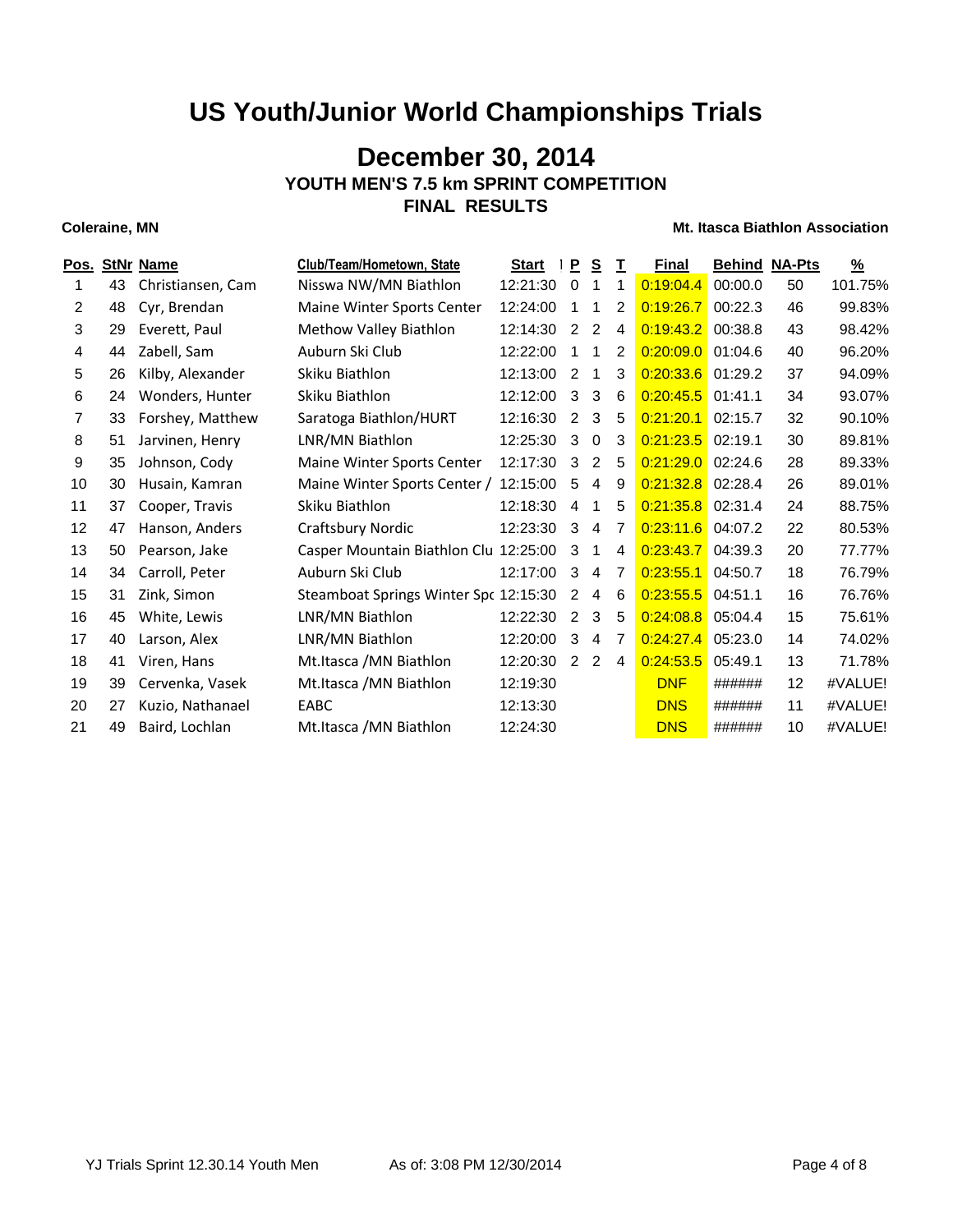## **December 30, 2014**

**COMBINED JR & YOUTH WOMEN'S 6 km SPRINT COMPETITION**

**FINAL RESULTS**

| Pos.              |    | <b>StNr Name</b>  | Club/Team/Hometown, State      | Start          | IP.            | S              |                | Final               | <b>Behind</b> | <b>NA-Pts</b> | $\frac{9}{6}$ |
|-------------------|----|-------------------|--------------------------------|----------------|----------------|----------------|----------------|---------------------|---------------|---------------|---------------|
|                   | 65 | Streinz, Hannah   | Maine Winter Sport Center      | 12:35:30       |                | -1             | 2              | 0:20:53.5           | 00:00.0       | 50            | 101.06%       |
| 2                 | 55 | Ellingson, Siena  | Mt.Itasca/MN Biathlon          | 12:30:30       |                | 3              | 4              | 0:21:10.6           | 00:17.1       | 46            | 99.71%        |
| 3                 | 62 | Paluszek, Mikaela | Maine Winter Sport Center      | $12:34:00$ 2 2 |                |                | $\overline{4}$ | $0:21:16.8$ 00:23.3 |               | 43            | 99.22%        |
| 4                 | 58 | Kautzer, Amanda   | LNR/MN Biathlon                | 12:32:00       | -3             |                | 4              | 0:21:29.4           | 00:35.9       | 40            | 98.23%        |
| 5                 | 66 | Wood, Jade        | Skiku Biathlon                 | 12:36:00 2     |                | $\overline{1}$ | -3             | $0:22:35.6$ 01:42.1 |               | 37            | 93.00%        |
| 6                 | 56 | Putnam, Elise     | <b>National Guard Biathlon</b> | 12:31:00       | $\Omega$       | 4              | 4              | $0:22:56.8$ 02:03.3 |               | 34            | 91.33%        |
| 7                 | 57 | Von Imhof, Liesel | Skiku Biathlon                 | 12:31:30 2 2   |                |                | 4              | $0:23:08.1$ 02:14.6 |               | 32            | 90.44%        |
| 8                 | 60 | Peterson, Rachel  | <b>MN Biathlon</b>             | 12:33:00       | -3             |                | 4              | 0:23:09.1           | 02:15.6       | 30            | 90.36%        |
| 9                 | 59 | Waichler, Claire  | Methow Valley Biathlon         | 12:32:30 3 2   |                |                | - 5            | $0:23:43.5$ 02:50.0 |               | 28            | 87.65%        |
| 10                | 61 | Gilliland, Grace  | Skiku Biathlon                 | 12:33:30       | $\overline{2}$ | 3              | 5              | $0:24:50.5$ 03:57.0 |               | 26            | 82.36%        |
| 11                | 64 | Jehle, Annie      | Team Altius                    | 12:35:00 3 5   |                |                | -8             | $0:25:46.0$ 04:52.5 |               | 24            | 77.98%        |
| $12 \overline{ }$ | 67 | Schoening, Maria  | <b>MN Biathlon</b>             | 12:36:30       | 4              | 3              | $\overline{7}$ | $0:25:49.6$ 04:56.1 |               | 22            | 77.69%        |
| 13                | 63 | Parsons, Victoria | Skiku Biathlon                 | 12:34:30       |                | 2              | -3             | 0:27:00.6           | 06:07.1       | 20            | 72.09%        |
| 14                | 68 | Levins, Chloe     | Mountain Top Nordic Ski Club   | 12:37:00       |                |                |                | <b>DNS</b>          | ######        | 18            | #VALUE!       |

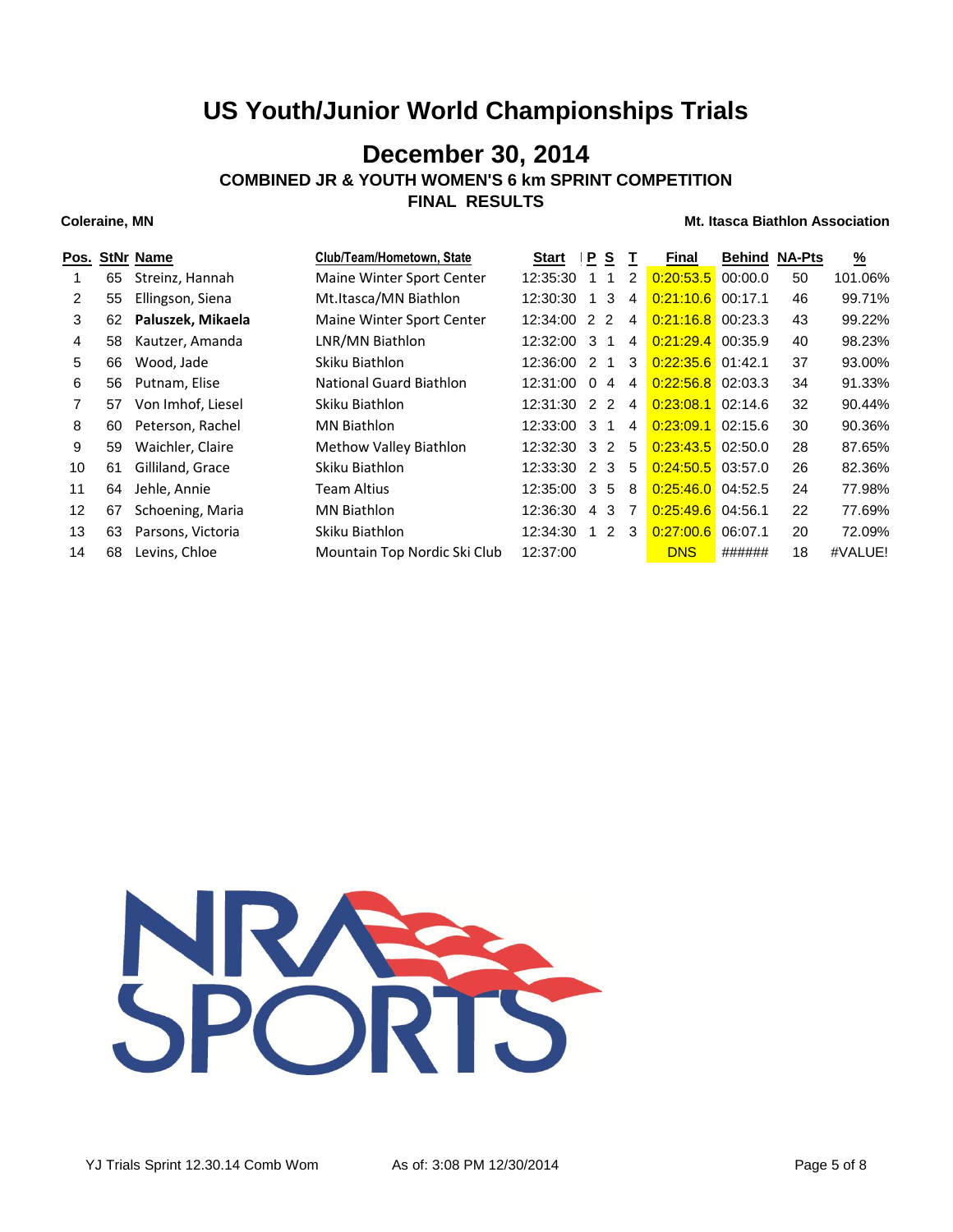# **December 30, 2014**

**Jr. WOMEN'S 6 km SPRINT COMPETITION FINAL RESULTS**

| Pos. StNr Name       | Club/Team/Hometown, State                                             | Start P S T Final Behind NA-Pts % |  |  |  |
|----------------------|-----------------------------------------------------------------------|-----------------------------------|--|--|--|
| 62 Paluszek, Mikaela | Maine Winter Sport Center 12:34:00 2 2 4 0:21:16.8 00:00.0 50 #VALUE! |                                   |  |  |  |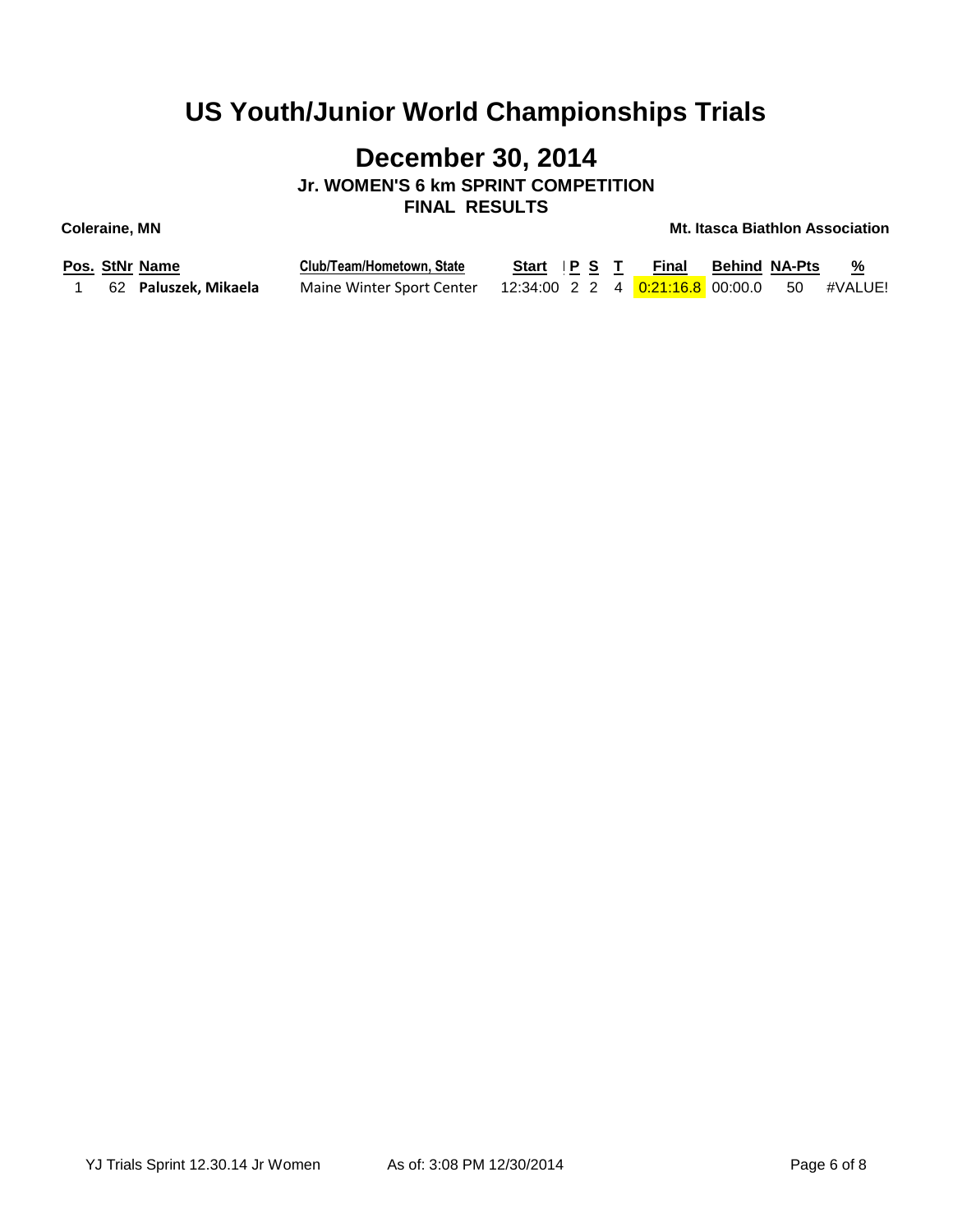## **December 30, 2014 YOUTH WOMEN'S 6 km SPRINT COMPETITION FINAL RESULTS**

### **Coleraine, MN Coleraine, MN Mt. Itasca Biathlon Association**

| Pos.                  |    | <b>StNr Name</b>  | Club/Team/Hometown, State             | <b>Start</b>   | P        | <u>s</u> | $\mathbf{I}$   | <b>Final</b> | <b>Behind</b> | <b>NA-Pts</b> | <u>%</u> |
|-----------------------|----|-------------------|---------------------------------------|----------------|----------|----------|----------------|--------------|---------------|---------------|----------|
|                       | 65 | Streinz, Hannah   | Maine Winter Sport Center             | 12:35:30       |          |          | 2              | 0:20:53.5    | 00:00.0       | 50            | 101.39%  |
| $\mathbf{2}^{\prime}$ | 55 | Ellingson, Siena  | Mt.Itasca/MN Biathlon                 | 12:30:30       |          | 3        | 4              | 0:21:10.6    | 00:17.1       | 46            | 100.04%  |
| 3                     | 58 | Kautzer, Amanda   | LNR/MN Biathlon                       | 12:32:00       | -3       |          | 4              | 0:21:29.4    | 00:35.9       | 43            | 98.57%   |
| 4                     | 66 | Wood, Jade        | Skiku Biathlon                        | 12:36:00 2     |          | 1        | 3              | 0:22:35.6    | 01:42.1       | 40            | 93.36%   |
| 5                     | 56 | Putnam. Elise     | <b>National Guard Biathlon</b>        | 12:31:00       | $\Omega$ | 4        | 4              | 0:22:56.8    | 02:03.3       | 37            | 91.69%   |
| 6                     | 57 | Von Imhof, Liesel | Skiku Biathlon                        | 12:31:30 2 2   |          |          | 4              | 0:23:08.1    | 02:14.6       | 34            | 90.80%   |
| 7                     | 60 | Peterson, Rachel  | <b>MN Biathlon</b>                    | 12:33:00       | 3        | 1        | 4              | 0:23:09.1    | 02:15.6       | 32            | 90.72%   |
| 8                     | 59 | Waichler, Claire  | Methow Valley Biathlon                | 12:32:30 3 2 5 |          |          |                | 0:23:43.5    | 02:50.0       | 30            | 88.02%   |
| 9                     | 61 | Gilliland, Grace  | Skiku Biathlon                        | 12:33:30 2     |          | 3        | -5             | 0:24:50.5    | 03:57.0       | 28            | 82.75%   |
| 10                    | 64 | Jehle, Annie      | Team Altius                           | 12:35:00       | 3        | 5        | -8             | 0:25:46.0    | 04:52.5       | 26            | 78.38%   |
| 11                    | 67 | Schoening, Maria  | <b>MN Biathlon</b>                    | 12:36:30       | 4        | 3        | $\overline{7}$ | 0:25:49.6    | 04:56.1       | 24            | 78.10%   |
| 12                    | 63 | Parsons, Victoria | Skiku Biathlon                        | 12:34:30       |          | 2 3      |                | 0:27:00.6    | 06:07.1       | 22            | 72.51%   |
| 13                    | 68 | Levins, Chloe     | Mountain Top Nordic Ski Club 12:37:00 |                |          |          |                | <b>DNS</b>   | #VALUE!       | 20            | #VALUE!  |